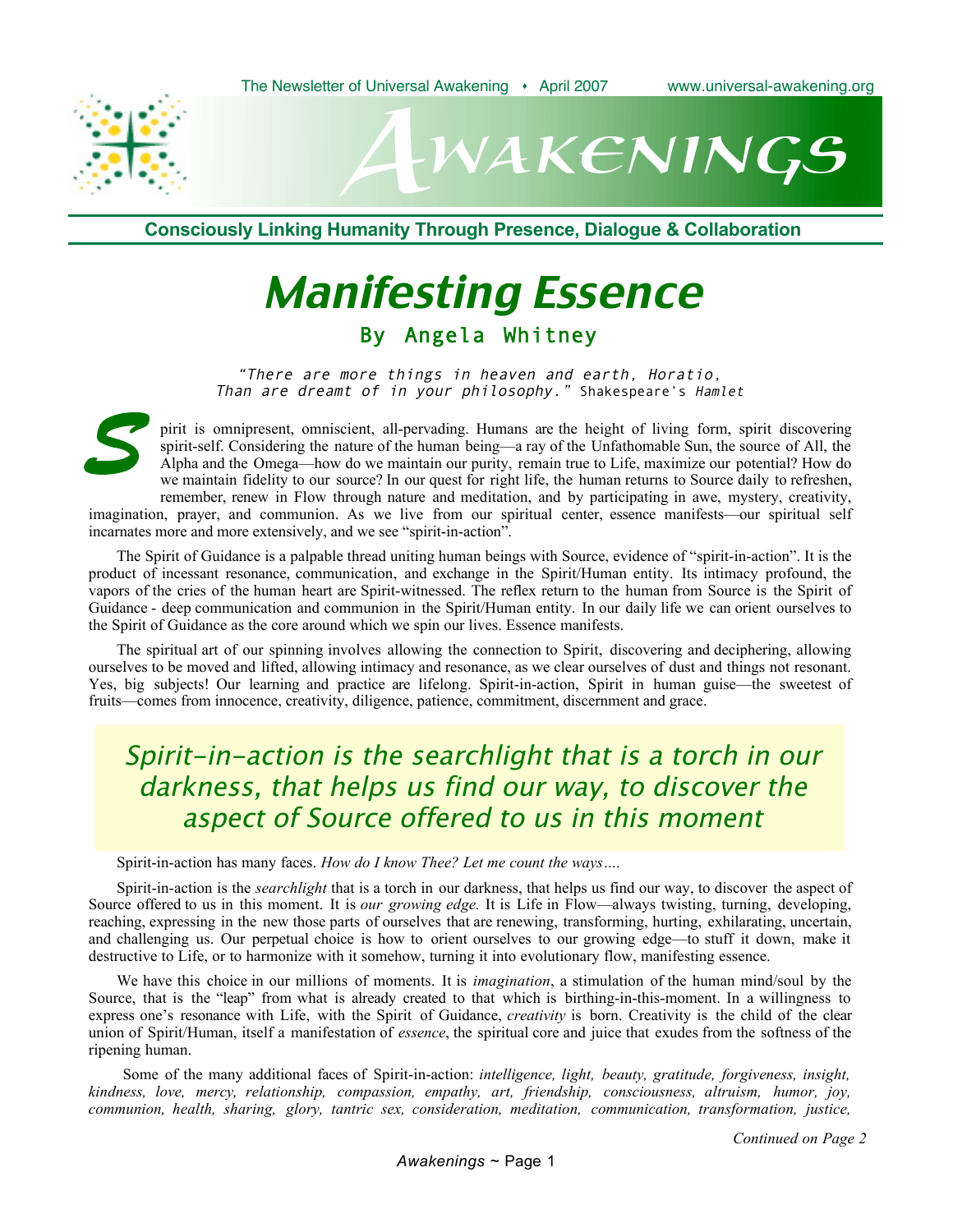#### *Manifesting Essence, continued from Page 1*

*tolerance, healing, blessing, music, prayer, nature, cooperation, awareness, breath, culture, morals, teaching, fellowship, social movements, pathos, understanding, inspiration, discovery, growth and development, ethics, harmony.* All these beauties are Spirit-in-action, and more. What else would you add??

Revealing Spirit-in-action, our activities as humans constellate around Source not only in our clarifying process and being resonant with spirit, but also in being a "true heart", in *slaying our dragons* as did St. George, and in *self-expression*. The qualities of our *true heart* are love, compassion, and innocence; they allow us to be our supple, loving, accessible selves. We pursue what is beautiful to us, a guiding light in transformation, our gift to ourselves and others. May we give it often! Our finest gift is our true heart to give as we rise to the challenges on our journey through life.

*St. George slaying the dragon* is the exemplar of discernment, the warrior spirit, and the good boundaries needed for meeting life's challenges. Spirit-in-action. This myth is older than its most recent Christian source, and dragons symbolize diverse things, both pro-life and anti-life, "good-and-bad"! In our context, a dragon symbolizes those pieces of ourselves and the world that block our path toward Life, that obfuscate, detract, distract and fool. In orienting to the light of our soul, we discern the Flow of life in us, and allow parts to die back that are not for us, as St. George slew his dragon.

We outflow—just as Spirit desires to know Itself, the human knows itself in outflow. Outflow is *self-expression*. Spirit-in-action. Outflow is being, not just doing. We express ourselves in discovery, in seeing ourselves, in supporting others, creating larger life, in imagination and creativity. We constantly (continually) refine our expression as resonating with that voice that constantly comes from within. In this we find integrity and authenticity.

As we dare, as we trust, as we develop ourselves as true heart, "slaying" what is not a fit in diverse ways with grace, compassion, and wisdom, as we express ourselves in our myriad of venues, *integrity* and *authenticity* abound. Integrity is our wholeness in action (as realized wholeness). Authenticity is our capacity to come directly from our unmuddied waters. As we follow the voice and the call that arise from within, we swim in the Spirit-in-action water of integrity, being our authentic selves. The resonance of the whole informs the parts. Essence manifests.

Spirit-in-action is all over the place. Look to see. It is not linear. Allow the atmosphere birthing in you as you read these words to guide you to your places and to the fruits awaiting you, as you trust and dare. Follow the path suggested in the murmurings of your heart and soul in this and every moment. We find ourselves to be spirit-in-action; we discover the scent of lovers mingling. Essence manifests.

*Angela Whitney is a spiritual guide, family nurse practitioner in community health, and mother of three. A UA Board member, she co-directs Light of the Mountains Retreat Center with her husband, Himayat. She is available for spiritual direction for manifesting essence, for One-to-One Process sessions by phone, and for individualized retreats at Light of the Mountains. Email: angelawhitney@mindspring.com*

### **From the Editors**

In the Southern Appalachians, spring is considering her ascent. Having been reared in a Christian community, Easter was a season of joy and relief. The sigh of spring after cold, wet winters coupled with the talk of resurrection created an atmosphere blooming with promise.

A memory that has revived my heart through the years is a sunny, blue spring sky. I am running with a pack of children searching for brightly colored Easter eggs in a row of blooming daffodils. Each of us is dressed in pastel cotton dresses or shirts, squeaking in our patent leather shoes. It is a scene of abundance, love, beauty, community, a journey, mystery, surprise, discovery, celebration and peace. For me, these qualities are the promise of awakening.

Our partnerships through Universal Awakening remind us that we are part of a larger rebirth, a resurrection of the heart and soul. In gathering material for this newsletter, I am renewed by the Divine essence manifesting and flowing in individuals and communities all over the world. I am grateful for the opportunity to hear from so many, so deeply their fears, desires, thoughts, efforts, their faith and love born anew each moment.

This issue is edited and published by three of us: the undersigned, in North Carolina (office@universal-awakening.org), and Mary and David Dohrmann, in Oregon (starlight@peak.org). Your communications, suggestions and feedback are always welcome.

Joyful Spring!

*Peggy Baldwin.*

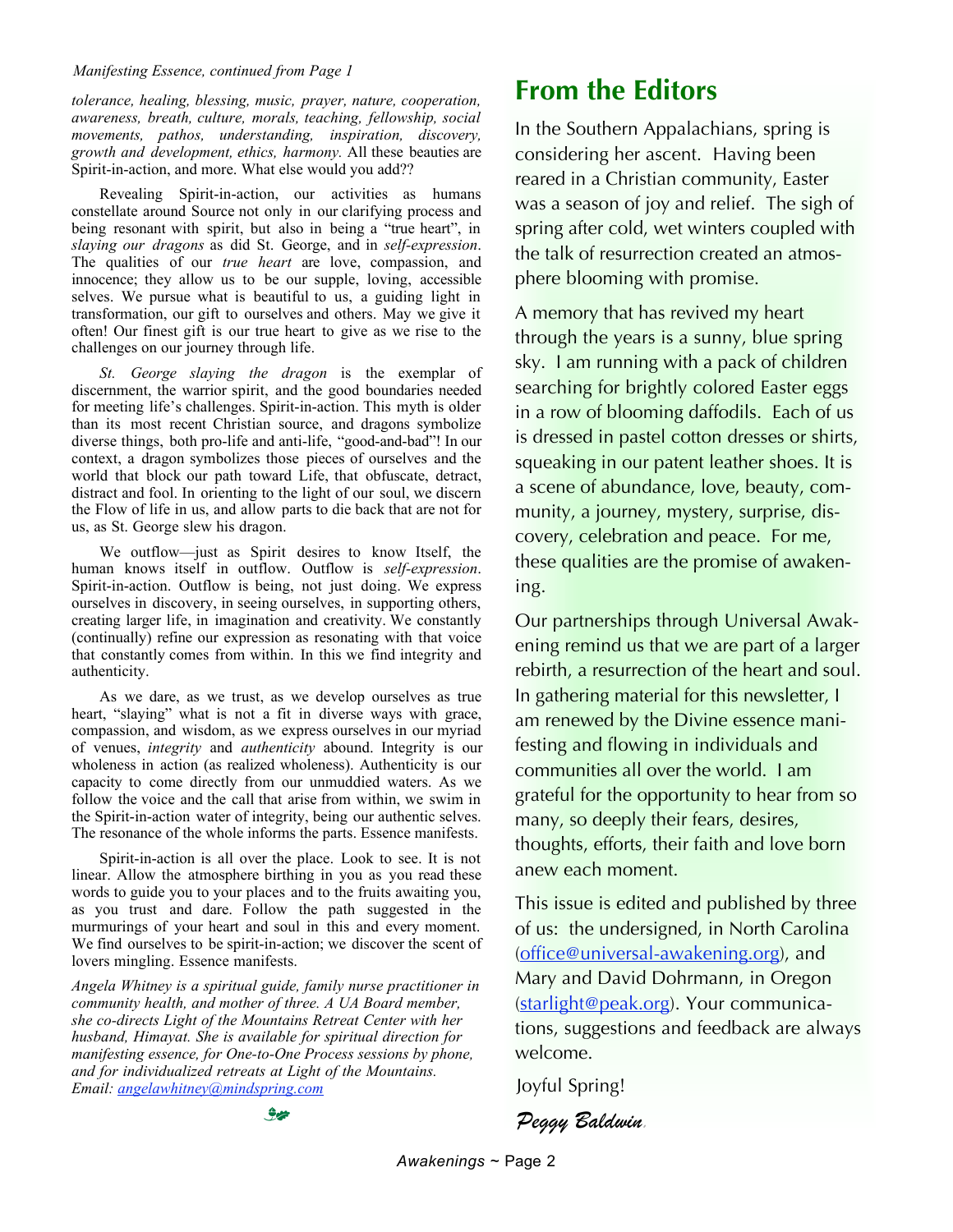## Becoming a Healing Presence for Children by Jalil Buechel

recent study entitled *A Sense of Calling* gave voice to the attitudes, assumptions and experiences of new teachers. Nine hundred new teachers contacted by three national telephone surveys gave as their highest priority, not higher salaries (though they would welcome them), but rather smaller classes, supportive parents and community, and supportive administrators. They said they wanted mentors, more pragmatic teacher education programs, and strategies for motivating reluctant students. Ninety-six percent said that teaching is the work they love to do. A study by Susan Nieto, professor at Barnard College, reveals that despite the high dropout rate, new teachers who stay do so because "teaching involves trust and respect, as well as close relationships between students and teachers. It is in fact, based on love." *A*

A number of trends, however, run counter to the teacher's desire for a deeper connection with his or her students. On average, classrooms are becoming more crowded and teachers are expected to cover more material in less time. Art, music and physical education are being replaced by more testing. Both students and teachers increasingly are competing for time and space. For example, the number-one reason that half of all new teachers leave the profession within five years is lack of planning time. I would translate this to mean that there seems to be less time overall. In particular, this rush to get the job done, focusing on "the basics", interferes with the intimacy of the process of learning.

I am writing this article to share what I have done to make connections with children. I have a deep desire to do more to make schools healthier places to nurture learning. At the end of this article I have included my email address, and invite your comments so that together we can dialogue about what is needed.

My first mentor in teaching, Murshida Vera Corda, a Sufi with a Doctorate in Education and a pioneer in the spiritual education of young children, once stated, "All teaching happens from heart to heart." This is a kind of koan that I have carried with me throughout my 33 years of public and private teaching with children of all ages—from preschool to high school and in both regular and special education. I find heart-to-heart learning the only effective learning. I feel it is particularly effective when working with my latest challenge—students with significant emotional and behavioral issues.

I work with other teachers in a residential and day treatment setting that incorporates mental health practices with special education. Our clients/students enter after being discharged from the state hospital or from other already restrictive special education settings. Most have been removed from the custody of their parents by court order after having witnessed or having been the victims of trauma, including violence, sexual abuse and neglect. They initially appear as hyper vigilant, compressed bundles of rage, or worse, as children who have given up on themselves. Because many adults have let them down or taken advantage of them, they are either suspicious of friendly adult behaviors or have few boundaries. They are constantly testing to see how accepted they really are.

Despite working conditions that deter most professionals from seeking employment at our school, I actually feel privileged to be working in this area of obvious need. The opportunities for personal growth are many, and I come willing to work with the students starting at whatever level they are willing to allow me. Though my professional training is helpful, it is the work I have done with Himayat Inayati and other spiritual teachers that enables me to draw closer to understanding the students' unique gifts.

One of the ways I work is in expanding a student's vocabulary in the five bodies as described by the Sufi Pir-O-Murshid Hazrat Inayat Khan: "The education of a child should be considered from five different points of view: physical, mental, moral, social, and spiritual. If one side is developed and not the other sides, naturally the child will show some lack in its education."

Most people have a pretty clear idea of what defines these viewpoints or domains, perhaps with the exception of the moral and spiritual domains. The moral body is defined by a sense of inclusion or exclusion of others—connection or disconnection within and outside of oneself. Himayat defines the moral body as "that living tissue which connects us to

*Continued on Page 4*



A Bimonthly Publication of Universal Awakening

P.O. Box 17578 Asheville, NC 28816  $828.683.1219 \sim \text{office}(\omega)$ universal-awakening.org Web address: www.universal-awakening.org

**Founding President of UA** Himayat Inayati, Th.D.

#### **Editorial Staff**

Peggy Baldwin: office@universal-awakening.org Mary & David Dohrmann: home@twinoakscenter.com

Contact the UA office for information regarding reprinting and dissemination of *Awakenings* material. All content in this issue is © Universal Awakening, 2007.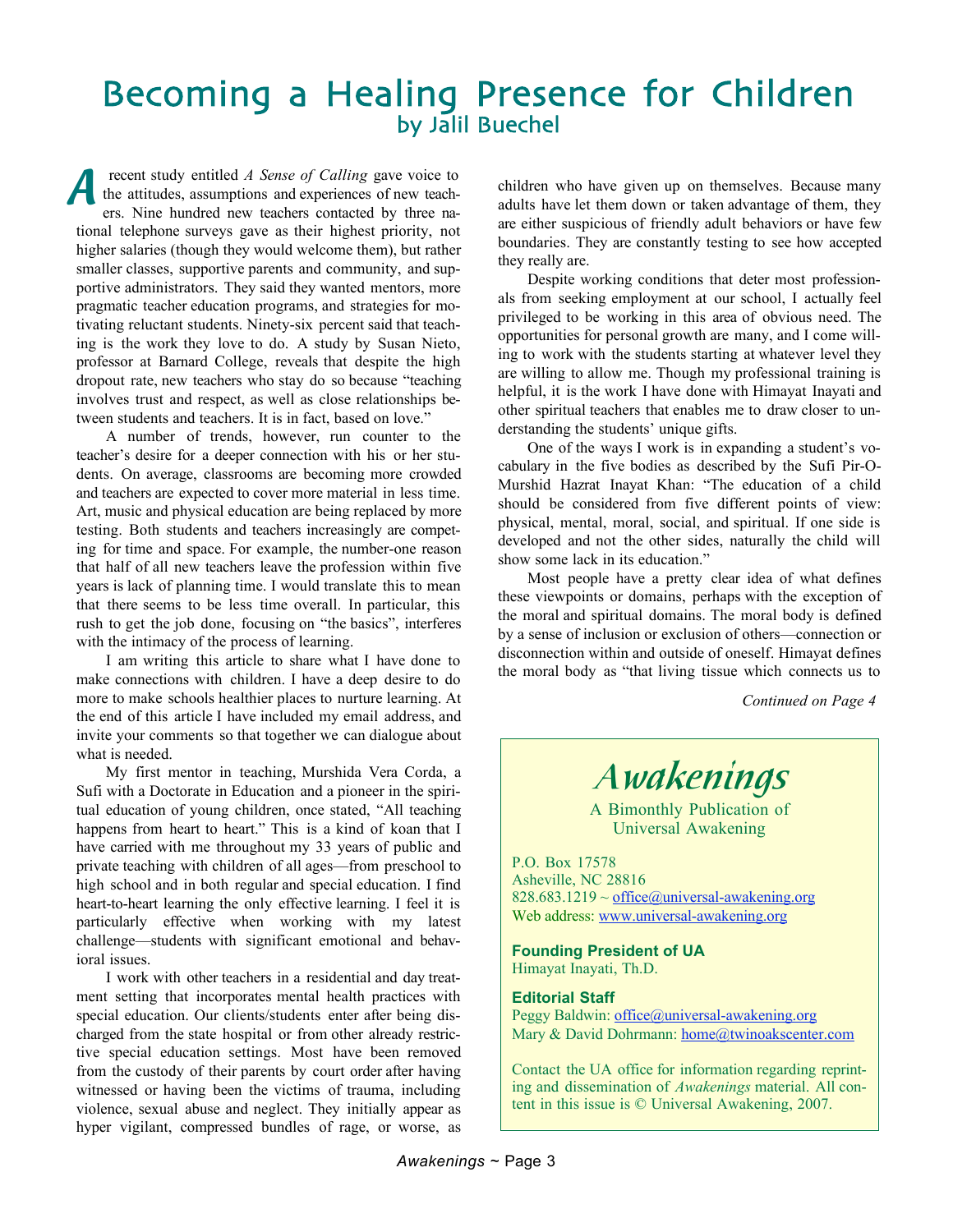#### *Healing Presence, from Page 3*

the the rest of existence, outer and inner … The language of the moral body is relationships or the lack of relationships."

The spiritual domain is defined by its sense of completeness. For example, a little baby asleep in her mother's arms, with a perfect rhythm to her breath, conveys a sense that there is nothing lacking. "It is a little individual which then begins to have in itself the essence of everything and all things in the world; for in every soul there is a spark of every object and every quality that exists in the whole universe." (*The Sufi Message of Hazrat Inayat Khan,* Vol. 3, Ch. 1, "The Education of the Infant")

It has been my experience that all five domains are equally important; yet I am aware that not all domains are explored or experienced in school. Furthermore, based on what I have seen in being with many professionals over three decades, I doubt that most teachers care for themselves in such a way that these domains are recognized and worked with. I believe that we give scope to the physical and mental domains and neglect the social/emotional, moral and spiritual domains. As a consequence, our experience as professionals and the nature of education in schools is incomplete and will always feel incomplete until such time as this is realized.

Fortunately, I work in a treatment setting where teachers and therapists focus more on the social/emotional aspects. One day, a seven-year-old boy I will call Andy completed a series of readers and received a special trophy for his work. His expression changed from his usual flat affect to a beautiful smile. As he danced down the aisle with the trophy in his hand I asked what he was feeling. He stopped and reflected. "Not mad" was the only way he could describe his emotion. Later, after getting further descriptors such as a feeling of pleasure at his hard work, we came up with "happy and proud".

I considered Andy's discovery to be a realization, an awakening to his emotional and moral domains, because he had to stop, dig deep into what he was really feeling, and connect to something inside that was real. He could have answered, "Fine," without much reflection; but in that pause he became present to something new that seemed to expand an awareness of who he was. It also was possible that a broader discussion had been triggered within himself about those qualities of pride and happiness. Over the next few weeks I could ask him, "Do you remember how you felt when…?" Thus my question could possibly reorient him to the experience and give him a new opportunity to make his feelings real.

Moments of such quiet presence are not common in our school or in life. More often we have lively discussions. Once I was conducting a small group and noticed that one student was quite irritated by one of his friends. Before he could hit, I asked him why it was that we got angry at our friends but were rarely upset by people we did not know. Somewhat stumped, he replied that he didn't really pay that much attention to or care about people he didn't know. I asked, "So you only get mad at people you care about?" That started a dialogue in which he and the other group members were able to reflect on the meaning of friendship, the meaning of anger and the costs and benefits of having friends. It was not a quiet dialogue but it was a beginning of reflection within his moral domain.

As important as it is to expand the discussion with our students about what I consider to be these neglected bodies, I consider it of greater importance to expand this discussion in ourselves first. There is a Sufi ethic that states that since Sufism is based on practice and not on theory, it is important to have a degree of realization about what we intend to teach before we start teaching it. We teach primarily by example. Consciously or unconsciously the students we work with know our mood, know if our attitude toward them is sincere, and feel valued or feel the opposite based on where our consciousness is at the moment. Students with good self-esteem can afford to ignore or defend themselves against the bad mood, temporary or chronic, from adults and peers; but students in the setting where I work have very little selfesteem and few coping skills. They react dramatically to any perceived insult and are drawn to compassionate presence. In a way this reactive state helps, in that I have constant feedback from the them about my own inner state.

The key is knowing myself, knowing what I have added to the equation of our relationship. Once I know myself I will know the other partner in the relationship. What is simple is not easy. Awareness of how I can help hold them in a supportive way appears to require constant presence—a goal that is a process, not a place.

By *presence* I mean that quality of attention that is mindful, heartfelt and continually aware. At the core of awareness is a sense that while I am present, something or someone else is present as well. This other presence may be what Sufi's call Divine Intelligence. It is the source of all teaching, the source of all awareness. It is highly informative and supportive in and of itself. The greater the awareness of a deeper, boundless presence, the greater the healing. A healing presence includes the children and the person being present, and thus is healing for everyone. Presence appears to bring a dynamism to the atmosphere of learning and, for example, allows me to chuck the lesson out the window if the class starts a greater discussion.

Presence by its nature is inclusive. It allows the possibility of including all the domains. As a guide more than as teacher, it is my responsibility to hold the class in the larger heart—the boundless heart. With patience and a great consideration for what each individual brings to the discussion it is possible to include all five domains and thus make the experience a more natural, more complete one.

*Jalil Buechel is a Certified Practitioner and Teacher of the Raphaelite Work, which he has studied since 1993. As a Special Education Teacher and Counselor, he employs his healing work with young children who have been victims of trauma and abuse. He welcomes comments and extended discussion on this article. Email: jalilb@cascadeaccess.com*

m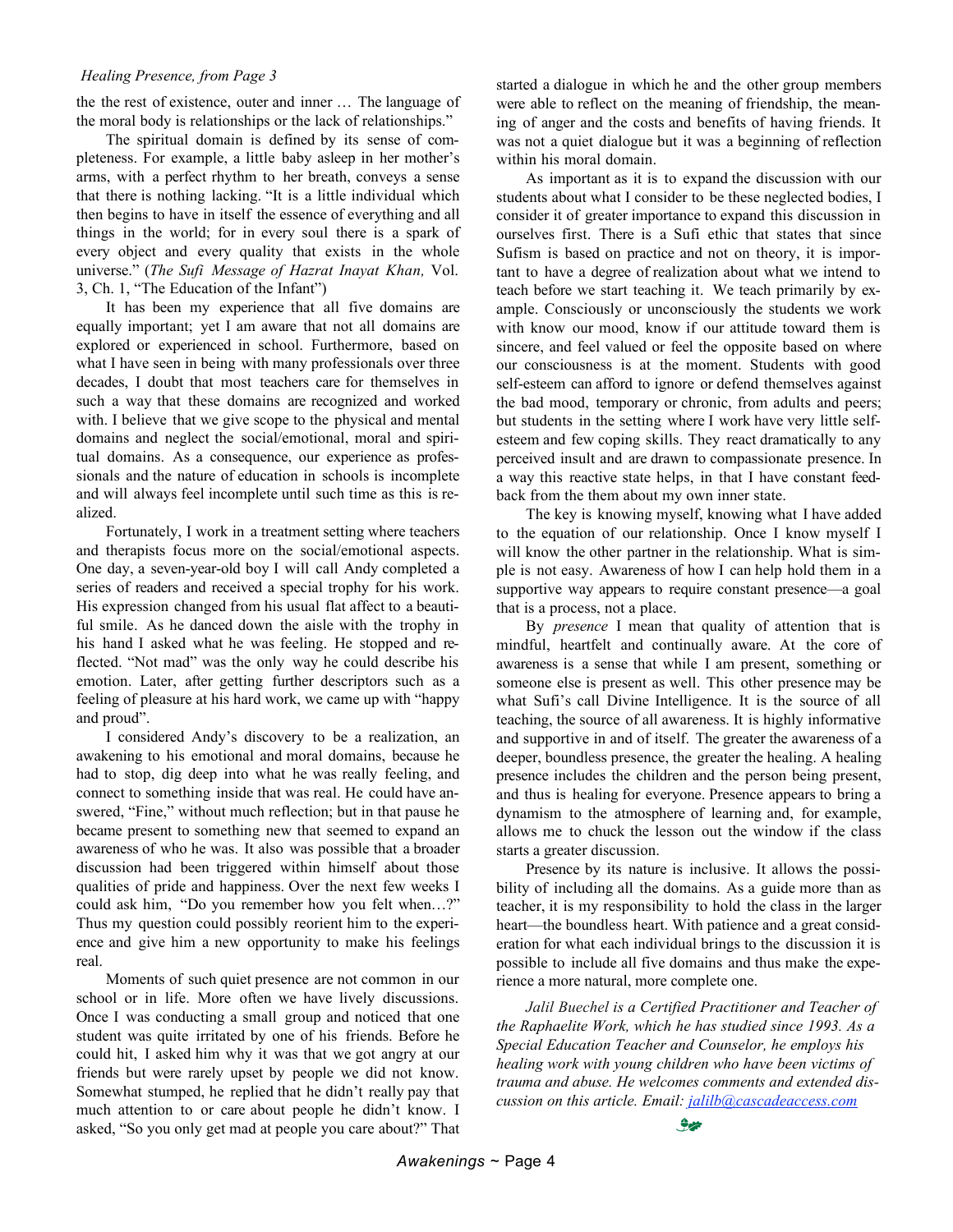SEVEN DAYS OF SILENCE. CAN you imagine? She was small for her age, a mere 16 years old but pregnant. For years, her brother and "caring" uncle had repeatedly sexually abused her. One day, she became pregnant. That is when I met her.

Medani was sent by court order to Ma-Sevana, a home for mothers aged 10-18 who were victims of rape or incest in Sri Lanka. While this place would protect her, she had been taken from her home, friends, education… her childhood. The result was seven days of silence and absent, longing stares that could not be overcome by any amount of counseling.

However, there was a glimmer of hope, and it came in the form of small glass beads. Medani took an interest in sorting and stringing the colorful beads I brought to Ma-Sevana to start an income-generating project for her and other girls like her. After one day of beadwork, she spoke. Three weeks later, she became a leader in the home, helping other girls create beautiful beadwork. Medani taught me to see people for their strengths rather than for their troubles. She proved that even the most abused can be active, especially when pursuing something that they find meaningful.

Medani is one of 32 girls I have worked with through Emerge. Emerge supports these teenage mothers in creating and selling jewelry as a means of financial empowerment and personal transformation. It fosters creativity, selfexpression and self-worth. Girls create unique jewelry for export and I sell the jewelry in the US with the profits returning to their bank accounts in Sri Lanka. Emerge has supported these vulnerable girls in generating the money and skills needed to build strong futures. With confidence, seed money, and knowledge of how to leverage that money, I plan to make sure Medani and many others will never have to be silent again.

In January 2007, I packed my suitcase full of beads and tools and em-



barked on my third adventure to give these persevering girls a voice. I arrived in Sri Lanka, my second home, 50 hours later. It has been an emotional roller coaster ever since. In the past month, one girl was told that she could never return home to her community, one girl had a beautiful baby girl, and another girl had her 5 month old baby boy die in his sleep. Several girls have been sent away from Ma-Sevana and two new girls have arrived.

I have found myself crying at least once a week but laughing, smiling, and loving even more. I have been living fully, experiencing all of my emotions to their fullest, and learning about the many facets of communication. Sri Lanka has shown me that beyond verbal communication there is also physical communication, emotional communication, and aesthetic communication. I have gotten to know each girl's aesthetic voice. Suneetha always works in

### **By Alia Whitney Johnson**

sets of twos when she is beading. Sindu uses long stretches of solid, bold colors. Damni always moves from small beads to big to small again. Tiara has no sense of matching or what anyone might call aesthetic at all but she takes a certain pride in her carefree approach to her work. As I watch them build the confidence to share their work with each other, I know that they are becoming comfortable with themselves and their own voices. Nothing could be a more rewarding transformation to witness.

I have worked to give these girls tremendous ownership in Emerge. I see this project not only for its potential to provide income and an enjoyable activity but to empower the girls to

learn about working together, to give them responsibility and leadership roles, and to encourage them to have the confidence to disseminate the techniques on their own. I see the skills developed in organizing and maintaining Emerge as equally important as the tangible outcomes of the project.

Each girl maintains her own box of beads and produces products on her own time when she is inspired, without supervision. These boxes have provided a sense of ownership in the process and the girls have taken great care in producing products, helping one another, and ensuring that all beads are accounted for. Currently, the responsibility of looking after their communal tools is rotating from girl to girl each week. I cannot describe the pride on each girl's face when she returns the tools back to me at the end of the week.

A wonderful woman named Pat has agreed to help sustain the project after I

*Aesthetic Voice, continued on Page 6*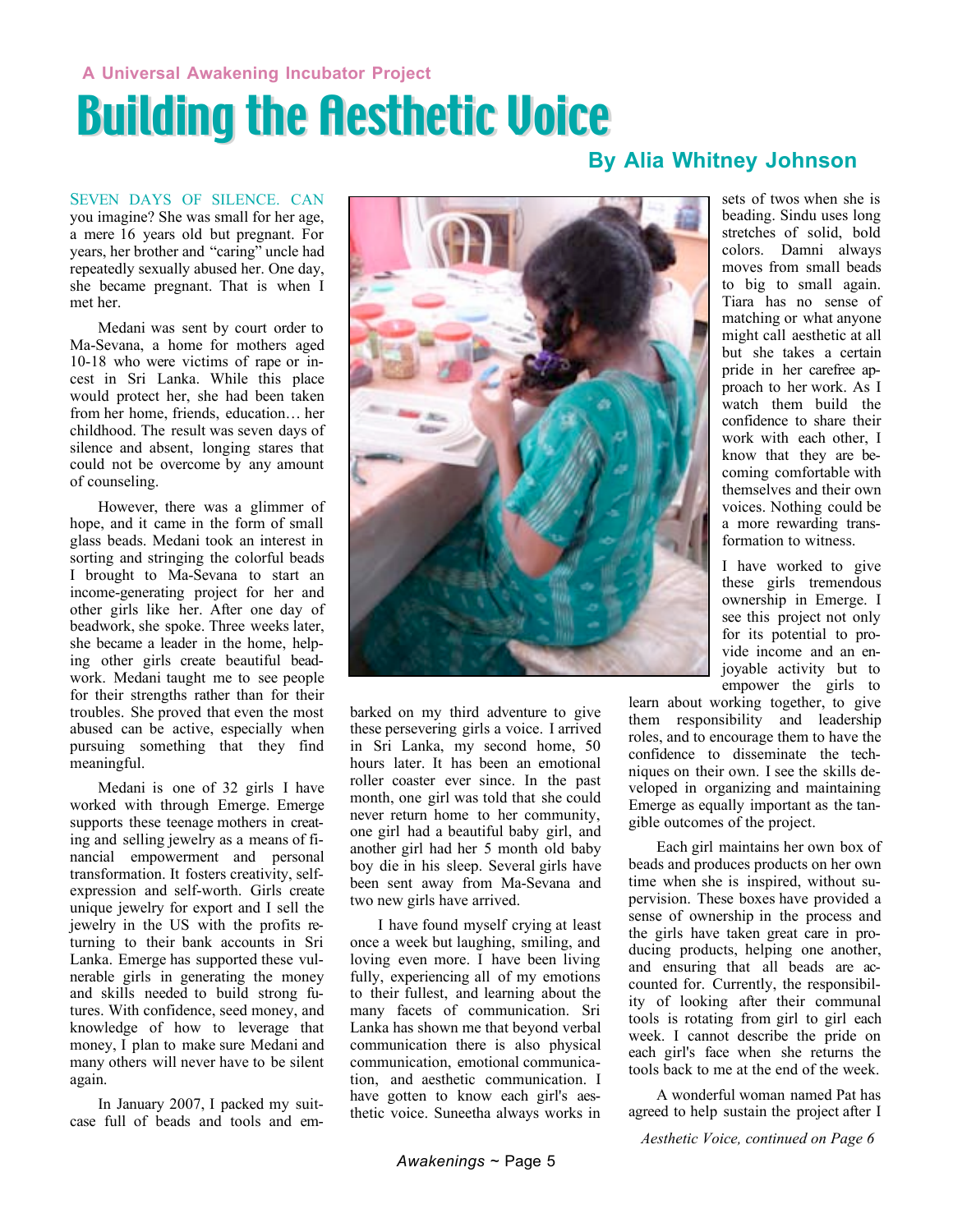#### *Aesthetic Voice, continued from Page 5*

leave. She will drop off beads to the girls at Ma-Sevana monthly and pick up completed products for export. I have also been able to develop a partnership with MAST Cares in Sri Lanka, a company that supplies Victoria's Secret, among other brand names. They have agreed to become a long-term sponsor of the project and will provide tool boxes, bead jars, and beading tools to all girls who come through Ma-Sevana. MAST Cares will also import beads from India to insure a consistent, long-term, cheap bead supply for the program.

One of the most exciting new developments for Emerge is that I have found a way to incorporate more at-risk girls into our activities. Sarvodaya, the organization that runs Ma-Sevana, also runs a vocational training center for handicapped girls. These girls learn to sew but don't have sufficient skills to get a job in a garment factory. We have designed a drawstring bag to hold the jewelry being produced through Emerge. The girls at the vocational training center will make these bags to generate some income, reinforce and develop their sewing skills, and to also give them a sense of accomplishment. With the help of MAST Cares, we have selected and purchased the materials to construct the bags. We are opening bank accounts for each of these girls so that she can receive the profits from her work.



Overall, my work in Sri Lanka has progressed beautifully. I am so alive and full of energy. In the US and at MIT I feel like so much of my life is contained in my mental domain. Somehow, verbal communication becomes the reality of my interactions and traps me from moving beyond the surface. While I cannot deny the importance of learning the language of the culture I am in, I have realized that verbal communication is just one facet of a large exchange between individuals. My time in Sri Lanka has enabled me and the girls I am working with to develop our voice in new ways. Because of this, I feel that I live more fully than I have ever lived before. We communicate in new ways that are completely foreign to us but at the same time are completely real. There is no room for politeness or forced exchange. It's all real and it's all refreshing. I am stretching, growing, loving, learning, listening ...communicating with myself and all around me in new ways.

*The names in this article have been changed to protect the privacy of Emerge participants. Alia Whitney-Johnson is a student at MIT and can be reached at aliawj@gmail.com*



### Hitchhiker's Guide to Awakening

#### **Hitchhiker's Guide To Awakening (HGA) is on-line! Take this opportunity to get on the global map.**

We are excited to offer you this new navigational tool that allows the global public to access your Awakening site or events via a global map portal on the UA web site. Click here to check it out:

#### www.universalawakening.org/index.php?page=profiles

You may contact the Universal Awakening office for information on listing your organization or event on Hitchhiker's Guide. Your listing can be a simple link to HGA placing you on the map! Or you may accept our invitation to have up to three pages of information about your group linked to your location on the map.

We also ask that you send us any suggestions for events and organizations that are resonant with the mission of Universal Awakening. Just click the email address above and send the organization's web site to our office.

If you are interested in volunteering with this exciting project, we need individuals who can help us place links in the HGA system. Just click this link and send us an e-mail:

office@universal-awakening.org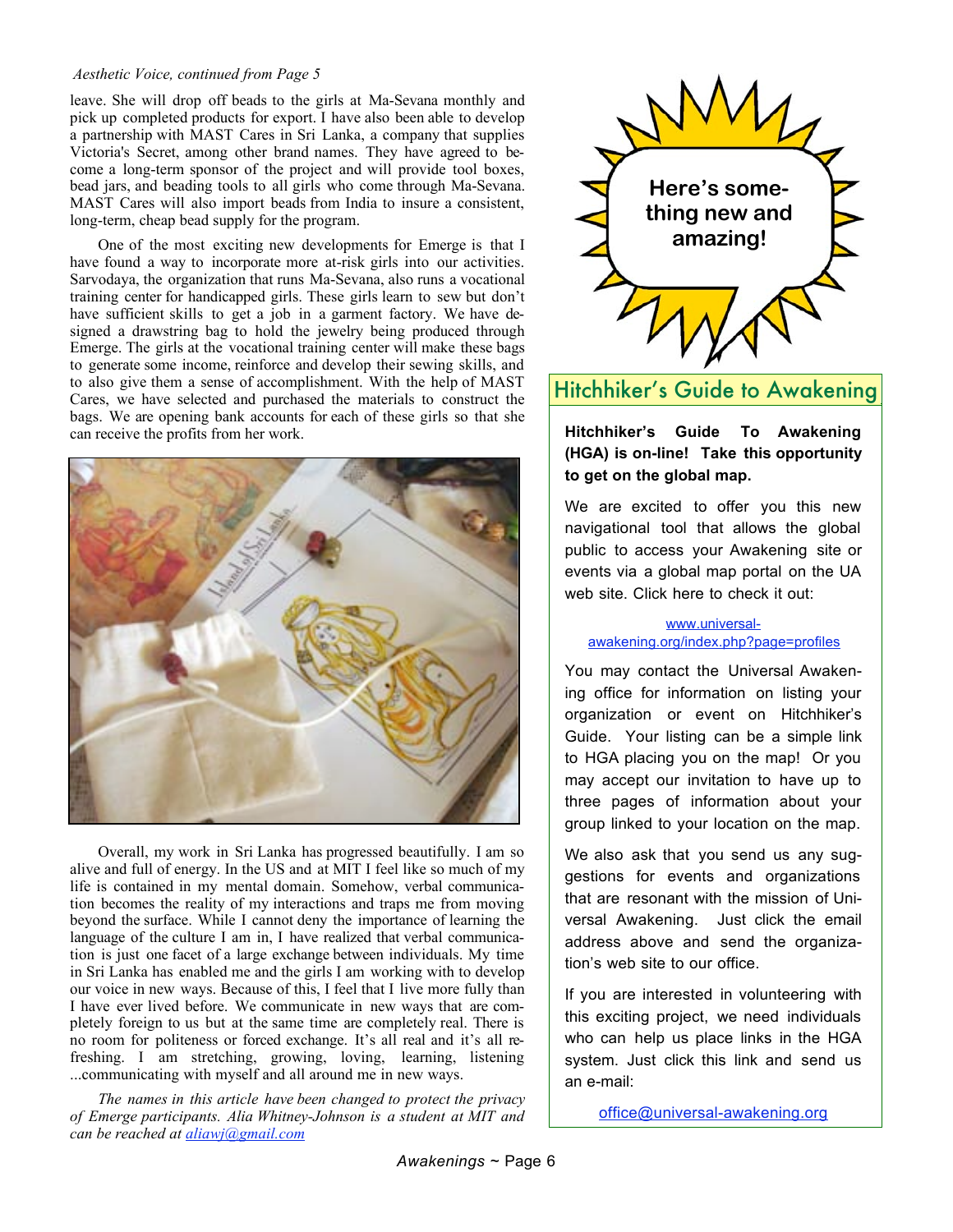*A Universal Awakening Incubator Project*

### An Integral Learning Community Himayat Inayati

niversal Awakening is supporting the formation of a new lifelong learning/transformational program called Odyssey, through the UA Incubator project program for a minimum of six and a maximum of eighteen months. Odyssey will be based in Asheville, North Carolina. The program will be a school for preschool to high school students and will include an integral learning community for their parents and the larger adult community. U

The integral model of education holds within it the holistic paradigm, the spiritual evolution/maturation of the individual, human society, and the greater field of life on the planet. The integral model embraces and nurtures developmental sequencing of the various strands of the human experience. The integral model is an open system supportive of all no matter their faith, spiritual path, or lack there of. It holds that life is precious, sacred, ever seeking fulfillment on both the individual and the collective level. It appreciates that each child, each aspect of life, is a unique creation supporting the fruition of all with unique and deeply meaningful gifts.

This new educational community will attend to the cognitive, cultural, recreational, service, and spiritual needs of its members, while always being supportive of each member's chosen religion or personal path of spirituality. It will be a community that supports our children and supports us, their parents, as well as other interested adults. It will offer the possibility of enriched community and friendship for the adult members—even after our kids graduate on to lives of their own.

#### **Curricular Components**

The academic needs of our students (preschool - 12th grade) will be addressed as much as possible by applying the following components of a holistic interpretation of education. This model assumes six Developmental Strands: aesthetic, emotional, mental, moral, physical and spiritual.

#### **Essential Learning Skills**

- thinking and working creatively and critically
- collaborating with others
- communicating effectively
- learning independently
- using appropriate resources to access and apply knowledge
- taking risks to succeed
- creating options and making choices
- exhibiting authentic self-confidence

#### **Mysteries Council**

In Mysteries Council, children are supported in addressing topics deemed relevant to them using the eye and the ear of the heart.

#### **Multiple Intelligence Theory**

Linguistic, Logical-mathematical, Visual-spatial, Kinesthetic, Musical, Interpersonal, Intrapersonal, Naturalistic.

#### **Multi-age Continuous Progress Classes**

Student-led Portfolio-based Assessments; Reflective Moments; Personal Mentoring; Goals Notebooks; Individual Projects & Mega-thematic Instruction

#### **Attending to the Biology of Learning**

We propose that the human actually operates and learns with three brains: the head, the heart and the gut. We will always be seeking to apply practical applications of research in education and neuroscience to our student's ability to learn better and to orient them to learning possibilities offered by each of these brains.

#### **Diversity of Life Studies**

Diversity of life studies affirm that the well-being and flourishing of human and nonhuman life on Earth have value in themselves. These values are independent of the usefulness of the nonhuman world for human purposes

#### **Mythology in the Classroom:**

"Myth never was, but always is." Storytelling will be a thread of illumination spun throughout our classes.

#### **Adult Centered Learning/Community:**

An essential component of this new learning community is the development of a strong, heart centered, adult community that attends to celebration, recreation, service, alternative health resources and spiritual nurturance/awakening for both the parents of the children, community staff, and any other interested adult.

*Himayat Inayati, spokesperson for Universal Awakening, will direct this project along with Kalyan Volpa and a group of interested parents and Asheville area residents. For further information about this integral learning community, contact Himayat at: office@odyssey-ilc.org*

### Donate to UA thru United Way

As a nonprofit organization Universal Awakening is eligible to receive designated gifts through your local United Way campaign. When you fill out your pledge card for United Way at your place of business, simply indicate that you would like your pledge designated to Universal Awakening, P.O. Box 17578, Asheville, North Carolina 28816; 828.683.1219 (contact information must be included

In many cases, your employer will match any funds you donate to UA and other nonprofit organizations through the United Way campaign. Your local United Way will notify UA of your donation and make arrangements to send your donation to the UA office. Please inform the UA office of your donation…and **thanks for your support of Universal Awakening!**

**Email:** office@universal-awakening.org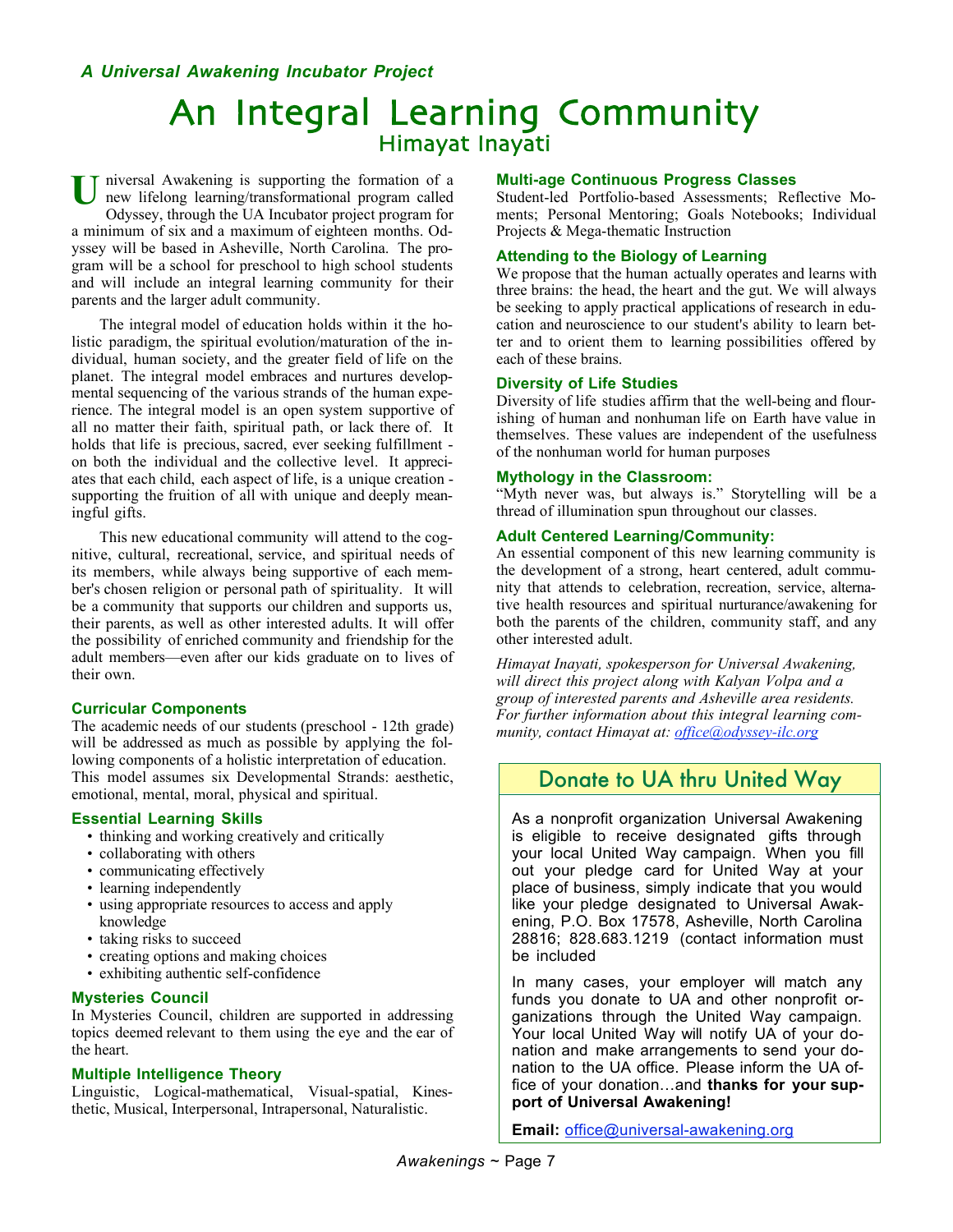### Many Doorways to Awakening A Six!week Class at All Saints Episcopal Church Don Weiner, Ph.D.

or thousands of years religions and spiritual paths have F provided many tools for awakening, including forms of concentration and meditation, sound practices, energy practices, and prayer. For people of a particular religion or for those who do not belong to any religion or spiritual path, most of these techniques are generally not used because they have particular belief systems associated with them. This class explored essential elements of awakening that need not be tied to any particular religious or spiritual tradition. Discoveries from science, including quantum physics, chaos theory, artificial life simulations on computers, and cosmology were presented as stimuli for awakening. The class included many experiential exercises drawing upon non-belief system-based methods of awakening, including inquiry, presence, visualization, and learning to customize metaphors as tools for exploring higher states of consciousness.

The class considered questions such as:

*What is the basis for what we believe (or don't believe) about reality? How do these beliefs affect our spirituality? What would it be like to start with direct experiences brought about through methods common to many spiritual traditions, with those methods cleared of the "trappings" of particular religions and belief systems? How do recent discoveries in science challenge our notions of reality?*

*What does awakening mean to you? Why do you want to awaken? What methods have been favorable to your awakening? What have been obstacles to your awakening?*

*Have you ever thought about the real meaning of terms that you (and religion and spirituality) commonly use? E.g., sacredness, higher consciousness, purity, wisdom, spirit, soul, planes or realms, "the*

*other side". What experiences have you had that have been the basis for your understanding of these and how much of your understanding is based solely on what others have told you or what you have read in sacred writings?*

The class used various techniques to explore awakening:

- Practices with concentration
- Practices with presence
- Practices with light
- Practices with sound
- Practices with energy
- Practices with consciousness
- Learning about systems theory and chaos theory
- Discovering a non-dualistic way of relationship in which our sense of individuality is very much preserved
- Discovering how to begin with metaphors and then discovering how to create our own metaphors to serve as a "scaffolding" for experiencing higher dimensions of reality.

The class participants experienced many practices in each of these areas, with the aim of helping each directly experience deeper aspects of reality and as a result, reformulate their sense of self and relationship to all of existence. The class had about fourteen people participating regularly including a computer programmer, an engineer, a mathematics professor, and a variety of others, many of whom had not previously attended a class like this.

*Don Weiner is a psychologist in private practice in Corpus Christi, Texas, and has been exploring the integration of spirituality and science since 1969. He is a member of the UA Board of Directors and the author of* Upgrading the Operating System of the Soul: A Manual of Quantum Sufism *(XLibris, 2004). Email: Azar Baksh@aol.com*

### Book Review Nurturing Child and Adolescent Spirituality:<br>Perspectives from the World's Religious Traditions

*Rev. Karen-Marie Yust, Th.D., Aostre N. Johnson, Ed.D., Rabbi Sandy Sasso, D.D., D.Min., Eugene C. Roehlkepartain, Eds. Publ. 2006, Rowman & Littlefield.*

*Nurturing Child and Adolescent Spirituality* provides a forum for leading theologians, philosophers, and other scholars to discuss core questions about the spiritual lives of children and adolescents around the world. The book features essays from over 40 thinkers and leaders from the world's major religious traditions, who address six core questions:

- How do the world's religious traditions understand and view children and adolescents? What is the nature of childhood and adolescence?
- How do religious traditions understand the process of spirituality or self-transcendence in childhood and adolescence?
- What rituals and practices within the various religious tra-

ditions nurture the inner spiritual lives of children and adolescents?

- What rituals, practices, and obligations of the spiritual life guide young people to meaning, purpose, and ethical action?
- To whom do the religious traditions assign responsibility for nurturing spirituality in children and adolescents?
- How do religious traditions view and address the social, policy, and cultural forces that influence child and adolescent spirituality?

This book is highly recommended for all those who have a professional or personal interest in child and adolescent spirituality. Portions of this review have been adapted from www.search-institute.org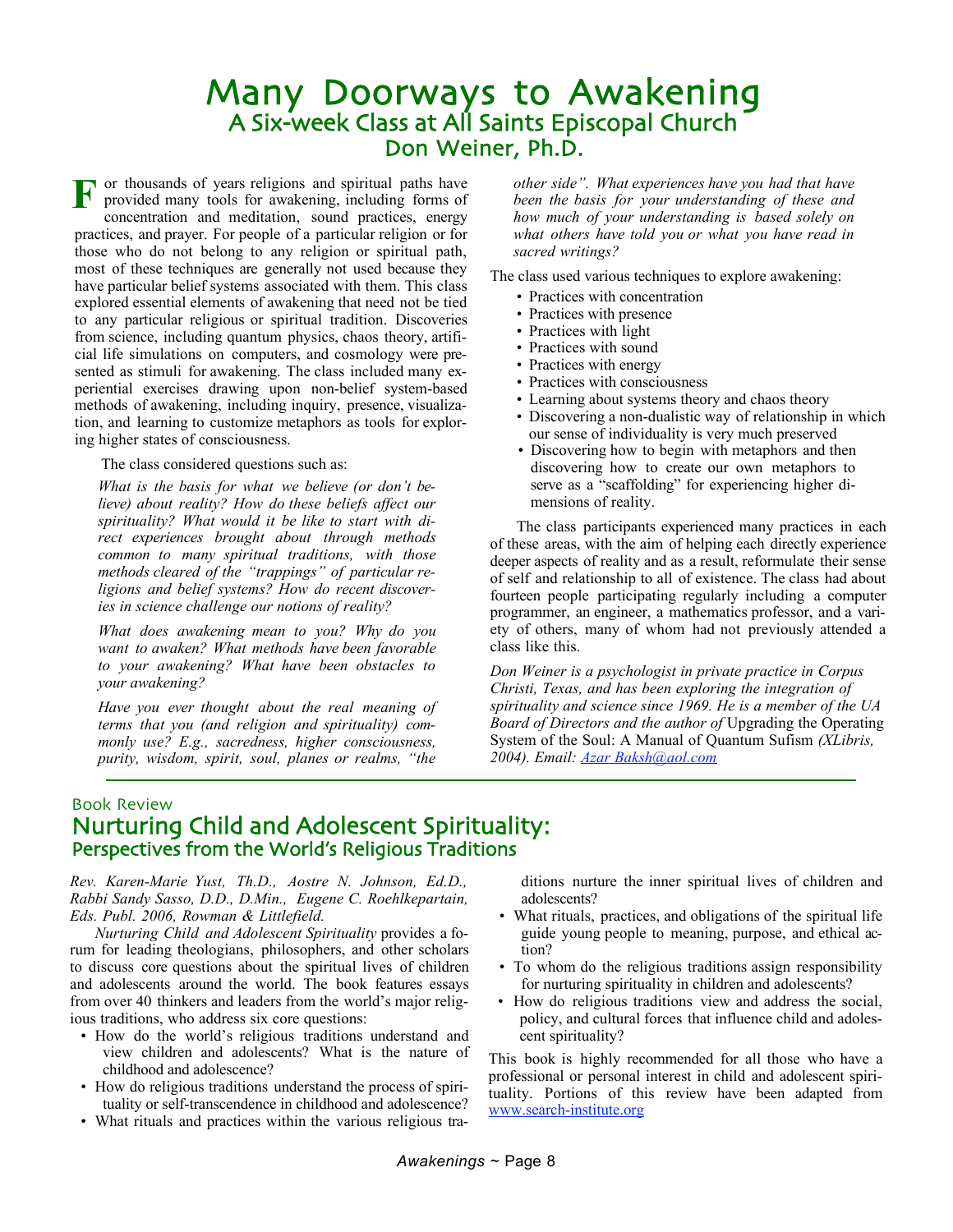### Sacred Dialogue - Sacred Relationship An Experiential Six-Day Retreat with Himayat Inayati Wahaba Bergemann

I was asked to write an article about this retreat, held in November, 2006 (attendees shown below), and I said very quickly, "Yes!" Very naïve of me, and now … so many aspects, so many issues, so many impressions, questions and discussions. All things are important for understanding the process, but it has to be short and how can it be with all these thoughts?

Nearly all of us are Raphaelite Work practitioners and Sufis, coming from Sweden, Holland and Germany. Many had questions which were important to us, such as: *What is new? Why a new organization? How is this different from the Sufi Order? Isn't healing "universal awakening"? What does Universal Awakening mean?*

Himayat has answered all of the questions with a lot of patience; and at one moment, I have no more questions about the old stuff, but more curiosity for that which will come. A new step, a new perspective—actually, a lot of new perspectives from a practice which shows that on different levels, there are always different aspects to the same issue. Life can be easier if one is not so impressed by one aspect, for it is really relative. On another level, there can be oppositional aspects and they also belong to the inner truth. We all were enthusiastic about this possibility for managing our own problems in this way.

Some comments of group members were:

*I have the image of a big cooking pot. UA movement is preparing something that feels very rich. Members of the group have added their unique personal "spices" with their energies and their active* *attunement to a new perspective.*

*Himayat creates a room where we can make our own experiences, to be awakened in our own thinking, in our modes of expressing and exploring ourselves.*

*The space that has been created for us to go through our processes is tremendous, amazing. We become aware of the structures of our own thinking.*

*I have noticed where I am present and where I manipulate my own experiences.* 

*I feel that there is freedom for our development, to trust our own creativity, our unfoldment, becoming ourselves.*

*The first impulse of life is love. I am only this in each cell, in each body, in each form. God, God, God! Bless all life.*

Before and after this retreat, Himayat gave lectures to the public in two different cities. Forty people came to every event. All were very interested to listen to his perspectives. In meeting with friends afterwards, we experienced good conversation and deep discussions and dialogues.

I am very glad that in early June, 2007, Himayat will come again to Germany with all his ideas and experiences and support of our development.

*Wahaba Bergemann is a healing practitioner, Raphaelite Work Facilitator, and founder of the Ibis Institute in Hagen, German. Email: info@ibis-institut.de*



*Awakenings* ~ Page 9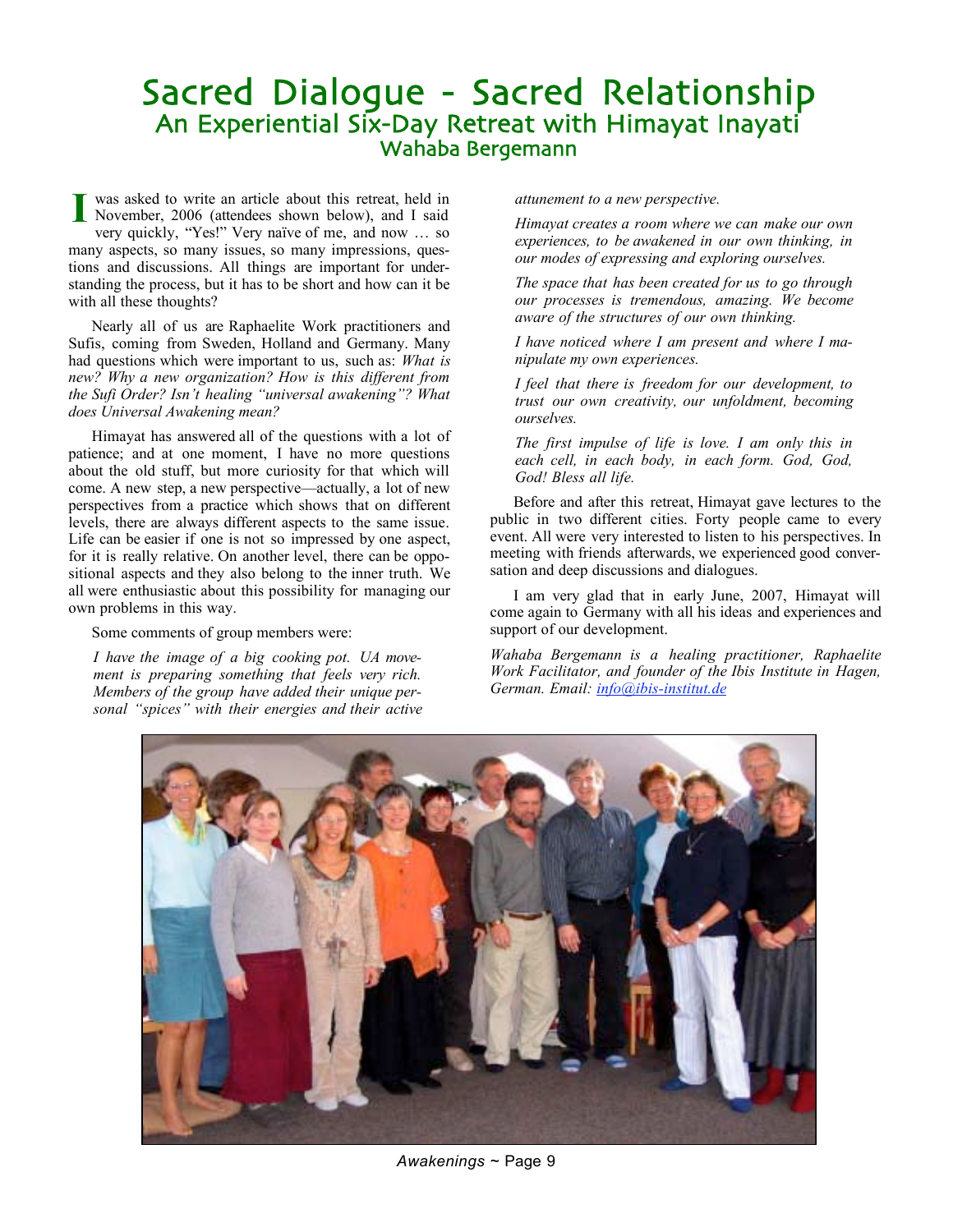## Thoughts On Starting A Universal Awakening Chapter Patty Chama Miller

am taking the first steps in starting a gathering around awakening the human spirit. I think it could be a chapter of Universal Awakening. "I'm not even sure I'm ready for this," my small self says. However, I want to become a more forgiving and compassionate person, so what better way to contribute to this change than by listening to others in a gathering? You see, I want to start this gathering partly for my own growth as a human being. In this endeavor I am seeking others' guidance. I am sending a query letter to my friends and to those who might be interested because I don't want this to be just my group. As I hinted at above, I have never done anything like this before. I

Though the focus of the group will be becoming aware of the divine in us all, the process could be multifaceted. The gathering could use poetry, art, meditation, dance and more to aid in experiencing our greater selves in contrast to our small historic selves. Participants would join in as their spirits move them. I desire my life to become a divine vision with God's peace, as Inayat Khan declares in his prayer. Our God given light could be released and joined with others to rid the earth of the darkness it is experiencing. However, first we need to find this light in ourselves and embrace it. Of course, I don't expect any grandiose revelations; at least, not right away. I hope only for small miracles to happen that will grow together into something marvelous.

#### *An Invitation To Create Sacred Space*

*A gathering of friends to share reflections on our growth as human beings, in the spirit of guidance.*

*God playing a game of tag has kissed us and said, "You're it! I mean, you are Really It!"*  $\sim$  Hafiz, beloved poet of Persia

#### *Awakening the Human Spirit*

Discussion, meditation masks, painting, art, our own self portraits, feelings poetry of Rumi and Hafiz tea & cakes, dancing, Biodanza Dances of Universal Peace, movement Chanting, prayer, Zikr storytelling, Universal Worship Service, community service, one-time projects Your Dreams, Your Visions My Dreams, My Visions Our Life !!!

#### **An update from our first meeting**

We had our first gathering last Sunday and it was most pleasing and satisfying to me. There were nine of us this time; nine women on our individual spiritual paths. We were telling our own stories and listening to each other. Right now we are unknown to each other, so we are feeling each other out for acceptance and safety. Next month we'll meet again. Some new faces will join us and some faces will not return. I look forward to some of us staying a part of this gathering long enough for our relationships to deepen. The sharing of tea and cookies always breaks the ice. The gathering was ended with a witch's closing prayer.

*Merry meet, merry part and merry meet, again.*

*So we shall, Chama. pattyandfriends@aol.com*

### **A CyberSpace Universel!**

Please consider joining with Universal Awakening to help create a sacred space in cyberspace! Your offerings of original sacred art will become the altar and the architecture for this Cathedral / Temple in cyber space.

This call is an opportunity for you to have a sacred offering of your creativity in this Universel. You may offer original visual art (digital images), writings, music, spoken word, or short video. Please include a brief bio, a digital image of the artist (you), and a one paragraph artist statement about your offering and your intention.

You may send your offerings to peggy@loydartists.com We look forard to hearing from you.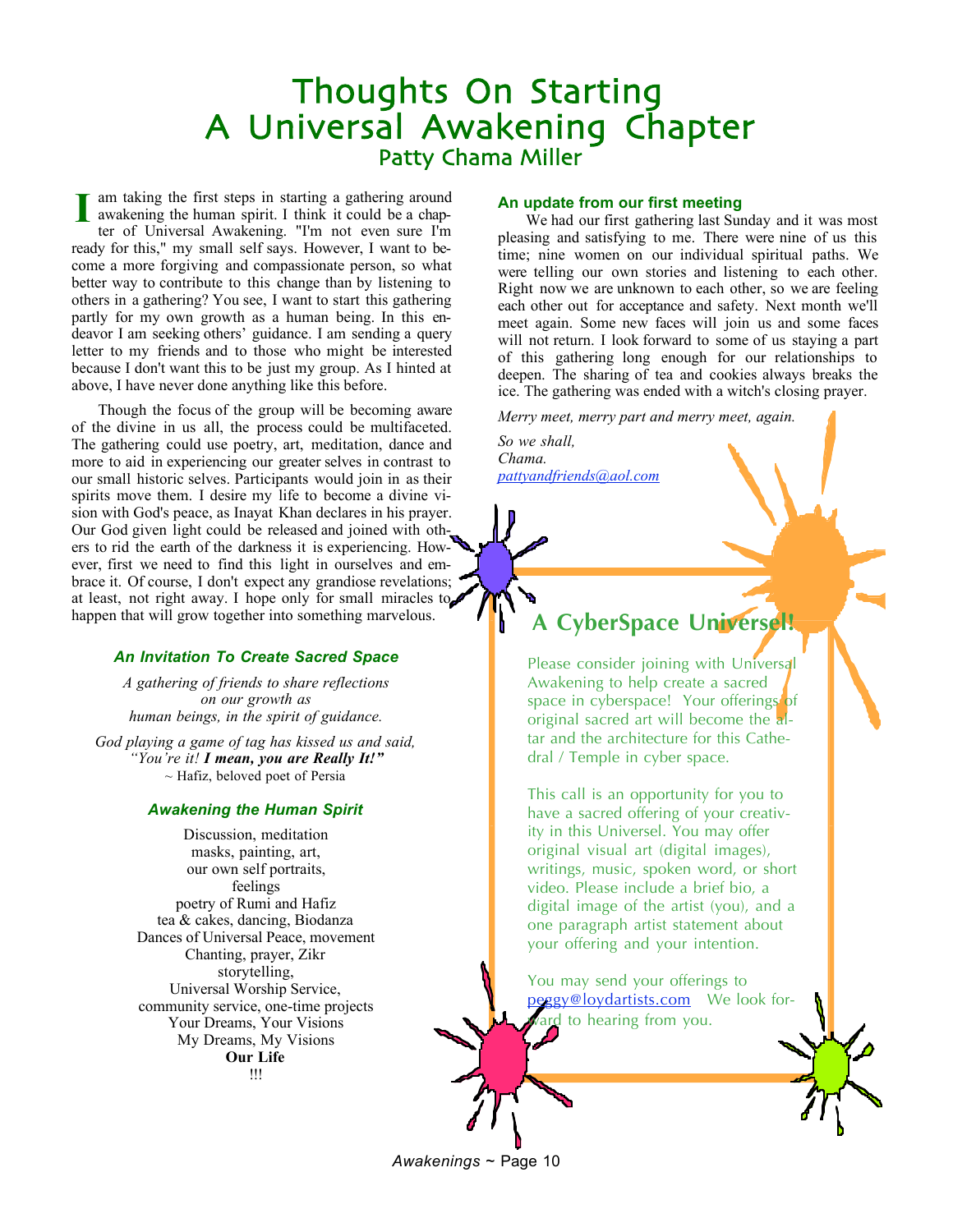### Meet Members of the Universal Awakening Board of Advisors . . .

*The Universal Awakening Board of Advisors is comprised of individuals who have made distinctive contributions in their respective fields, which relate in a meaningful way to the goals of Universal Awakening. In this issue we are pleased to present Alex and Allyson Grey. For complete information on all of the Board of Advisors members, click on the "Boards" link at the UA web site.*



#### **ALEX GREY**

Alex Grey is best known for his paintings which "X-ray" the multiple dimensions of reality, interweaving the physical and biological anatomy with psychic and spiritual subtle energies. Grey's visual meditation on the nature of life and consciousness, the subject of his art, is contained in the monograph entitled *Sacred Mirrors: The Visionary Art of Alex Grey* (Inner Traditions), published in five languages. His second book, *The Mission of Art* (Shambhala), reflects on art as a spiritual practice. *Transfigurations*, his second monograph and most recent book, takes the reader through the history of his artistic life through his most recent works. Grey's art has been exhibited worldwide, including a mid-career retrospective at The Museum of Contemporary Art, San Diego, the Sao Paolo Bienniale, The Grande Palaise, Paris, and solo exhibition in Tokyo to accompany the Japanese translation of *Sacred Mirrors*. Grey's art work has been used as album art for such multi-platinum bands as Nirvana, Beastie Boys, Tool (Grammy award winner), and String Cheese Incident, where their recent album art won Grey a Jammy Award.

#### **ALLYSON GREY**

Allyson Grey's textural oil paintings and watercolors are mind bogglingly labor intensive fields of spectral squares.

She has exhibited at Stux Gallery, Oklahoma, Harris Gallery, White Columns and The Clocktower in New York City, in Boston, San Francisco and throughout the U.S. Many corporations and individuals collect her paintings. Commissions of Allyson Grey's permanent public works include a thirty-foot mural at the First Bank of Lowell, Massachusetts, and a large-scale oil painting installation in Cambridge, Massachusetts. She paints and collaborates with her husband and with actress daughter, Zena Lotus, in Brooklyn, New York.

In May, 2007, the Greys will lead a pilgrimage to Damanhur in the Valchiusella Valley in the Alpine foothills of northern Italy. Damanhur exists to build and service its Temples of Humankind, which the community has been building deep within a mountain for nearly two decades. More information about Damanur is presented in the Greys' recently published book, *Damanhur: Temples of Humankind.* To learn more about Alex and Allyson and their work, visit their web site at www.alexgrey.com or contact them at  $in \overline{f}$  info $\overline{a}$  cosm.org

*Say not, "I have found the truth", but rather, "I have found a truth." Say not, "I have found the path of the soul." Say rather, "I have met the soul walking upon my path." For the soul walks upon all paths. The soul walks not upon a line, neither does it grow like a reed. The soul unfolds itself, like a lotus of countless petals.*

~ KAHLIL GIBRAN